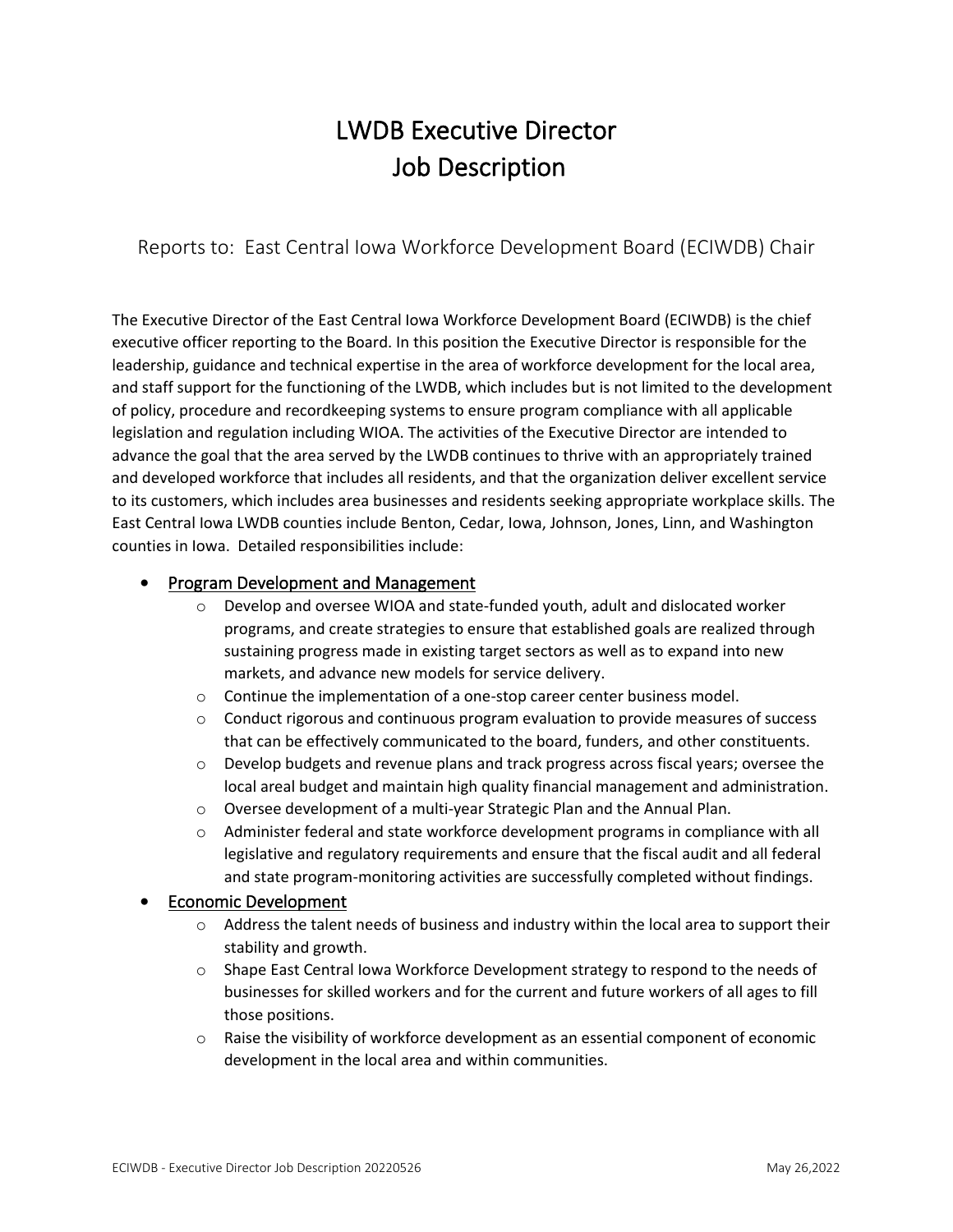## • Board Development

- $\circ$  Continue to develop a strong business-led Board with clear roles for members.
- o Provide direction and support for the Board and committees.
- $\circ$  Provide primary support to the Board Chair; develop, maintain, and support a strong Executive Committee; and seek out and develop board involvement with strategic direction for ongoing and new initiatives.

## • Relationship Building

- $\circ$  Proactively engage local area stakeholders including: board members, businesses, federal, state, and local government officials, community leaders, sub and ad hoc committees, partnering organizations, and funders.
- $\circ$  Organize partners within the local area as appropriate, including: businesses, educational institutions, career centers, adult basic education providers, mandated partners, training providers, youth service providers, and community-based organizations, in order to implement workforce initiatives.
- o Maintain strong working relationships with the Chief Elected Official and other city/town officials in the local area; cultivate relationships with local legislators, and state and federal officials.
- o Build partnerships in new markets and industry sectors and establish relationships with relevant funders, businesses, and political and community leaders.

The LWDB seeks an Executive Director with strong leadership abilities, workforce development experience, and an ability to build strong relationships. The successful candidate must be an innovative and decisive leader who can work collaboratively with the various interests of LWDB, partners, businesses, labor, educational institutions, service agencies, and the member communities. The Executive Director is expected to work cooperatively with community representatives and the business community, should be highly approachable, and should be a skilled communicator.

The successful candidate should possess a Bachelor's degree in public policy, human services, business, public administration, or a related field. An advanced degree is desired. The successful candidate should possess demonstrated skills, abilities, and knowledge in designing and organizing workforce development and/or similar social programs, facilitation and mediation, project management, program marketing, fundraising, team building, team leadership, verbal and written communication, and intergovernmental relations.

### **ESSENTIAL JOB FUNCTIONS**

- Serve as primary liaison to the ECIWDB and the Executive Committee; work closely with ECIWDB chair; participate in and/or staff other community, government, and board committees as necessary.
- Provides staff support to the Board, CEOs, and committees.
- Organize and manage meeting for the LWDB/CEO Board and Committees
- Develop and implement policies and procedures as approved by the Board.
- Monitor federal and state legislation/regulations/policies and ensure compliance of the Board and program operations.
- Oversee and inform the Board of organizational and administrative matters.
- Report and advise on significant developments and trends in the workforce development field.